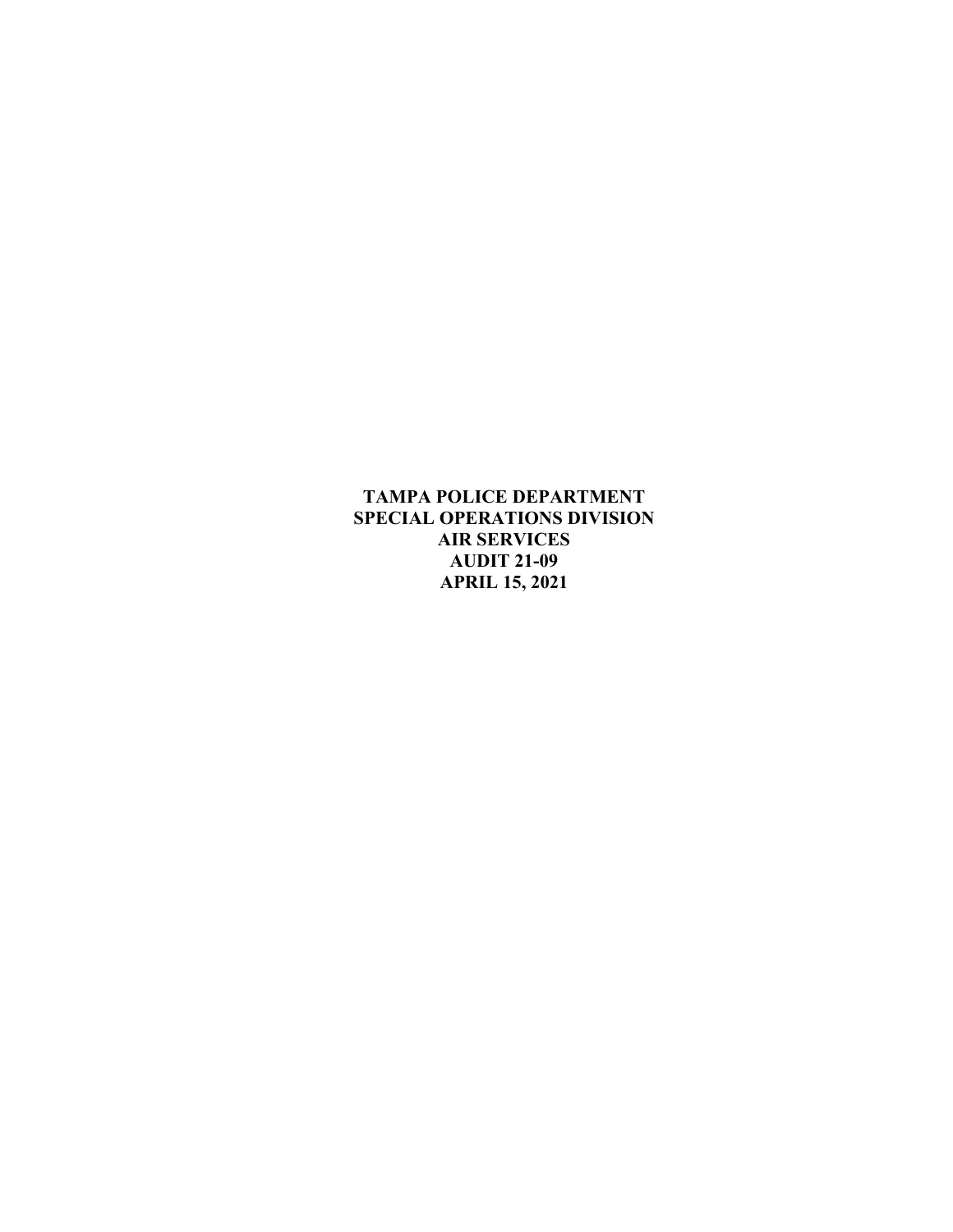**Internal Audit Department**





315 E. Kennedy Boulevard Tampa, Florida 33602

Office (813) 274-7159

April 15, 2021

Honorable Jane Castor Mayor, City of Tampa 1 City Hall Plaza Tampa, Florida

RE: Tampa Police Department Air Services, Audit 21-09

Dear Mayor Castor:

Attached is the Internal Audit Department's report on the Tampa Police Department – Air Services. We thank the management and staff of the Special Operations Division for their cooperation and assistance during this audit.

Sincerely,

/s/ Christine Glover

Christine Glover Internal Audit Director

cc: John Bennett, Chief of Staff Brian Dugan, Police Chief Dennis Rogero, Chief Financial Officer Ruben Delgado, Assistant Police Chief Richard Mills, Police Major Mark Maziarz, Police Sergeant Brian Morrison, Assistant City Attorney

**315 E. Kennedy Blvd** • **Tampa, Florida 33602** • **(813) 274-7159**

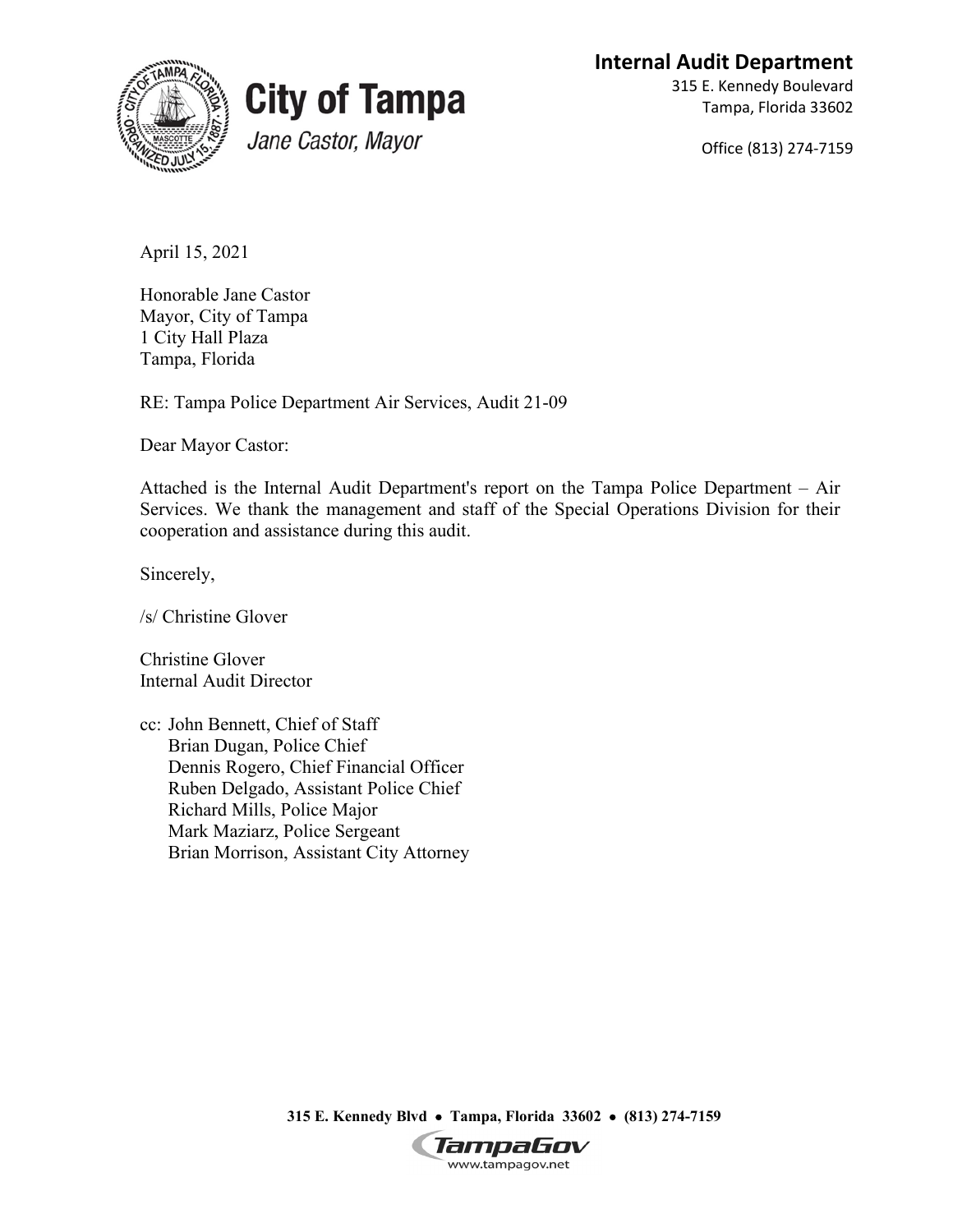## **TAMPA POLICE DEPARTMENT SPECIAL OPERATIONS DIVISION AIR SERVICES AUDIT 21-09 APRIL 15, 2021**

/s/ Vivian N Walker

\_\_\_\_\_\_\_\_\_\_\_\_\_\_\_\_\_\_\_\_\_\_\_\_\_\_\_\_\_\_\_\_\_\_\_\_\_\_\_ Senior Auditor

/s/ Christine Glover

\_\_\_\_\_\_\_\_\_\_\_\_\_\_\_\_\_\_\_\_\_\_\_\_\_\_\_\_\_\_\_\_\_\_\_\_\_\_\_ Audit Director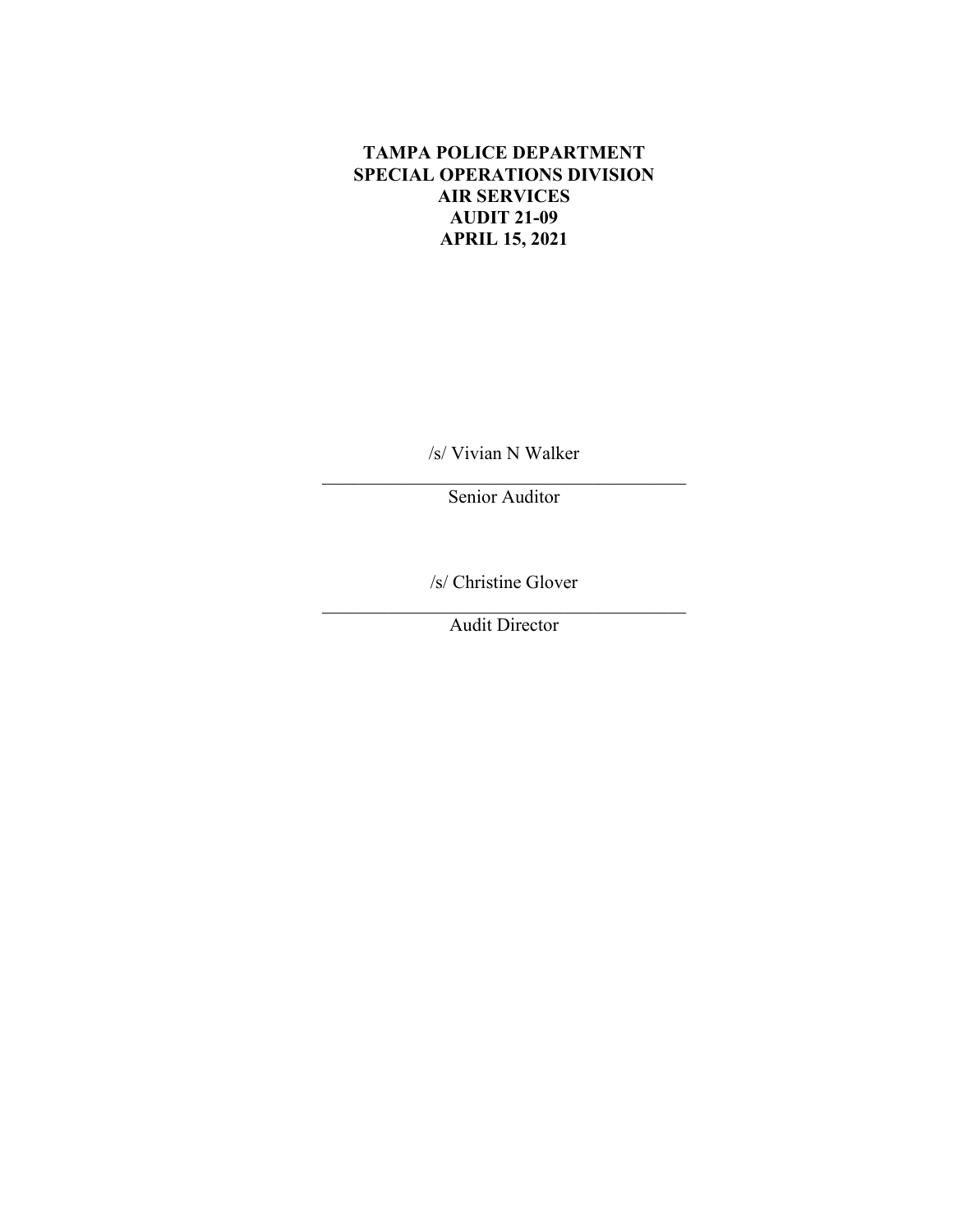### **TAMPA POLICE DEPARTMENT SPECIAL OPERATIONS DIVISION AIR SERVICES AUDIT 21-09**

#### **BACKGROUND**

The Aviation Unit (Unit) is a support function for the street patrol officers of the Tampa Police Department (Police). The Unit has an authorized staffing size of 15. As a support function, the Unit's shifts are the same as officers on street patrol. Although their working titles include pilot or flight officer, these are sworn Police officers. The Unit has three helicopters – one two-blade (Bell 206L4, acquired in 2008) and two four-blades (Bell 407, acquired in 2001 and 2002). The Unit also coordinates the use of unmanned aircraft systems – also known as drones. There are four drones assigned as follows: districts one and three – 1 drone each; district two – 2 drones.

The Unit requires all helicopter pilots to have training in each type of helicopter. There are Federal Aviation Authority (FAA) regulations that govern the operations and training of the Unit. The Unit adheres to the FAA regulations even though as a government entity they are exempt.

For the audit period of October 2019 through September 2020, the Unit responded to more than 2,000 calls. In addition to calls for service, the helicopters were used for training exercises, to monitor parade activity, and to participate in memorial services.

Based on concerns related to the age of Tampa's aircraft, we surveyed other Florida law enforcement agencies to identify the age of their helicopter fleet. The following information was obtained:

|                 | Number of          | <b>Manufacturer</b> | <b>Model</b> |
|-----------------|--------------------|---------------------|--------------|
| Agency          | <b>Helicopters</b> | $/$ Type            | Year         |
|                 |                    |                     | 2001,        |
| City of Tampa   |                    | Bell 407 and        | 2002,        |
| Police          | 3                  | 206                 | 2008         |
|                 |                    |                     | 2013,        |
|                 |                    |                     | 2018,        |
| Hillsborough    |                    |                     | 2019,        |
| County Sheriff  | $\overline{4}$     | Airbus AS350        | 2020         |
|                 |                    |                     | 1991,        |
| Pinellas County |                    |                     | 2006,        |
| Sheriff         | 3                  | Airbus AS350        | 2015         |
| Manatee County  |                    |                     |              |
| Sheriff         |                    | <b>Bell 407</b>     | 2018         |
| Alachua County  |                    |                     |              |
| Sheriff         | っ                  | Bell OH-58          | 1971         |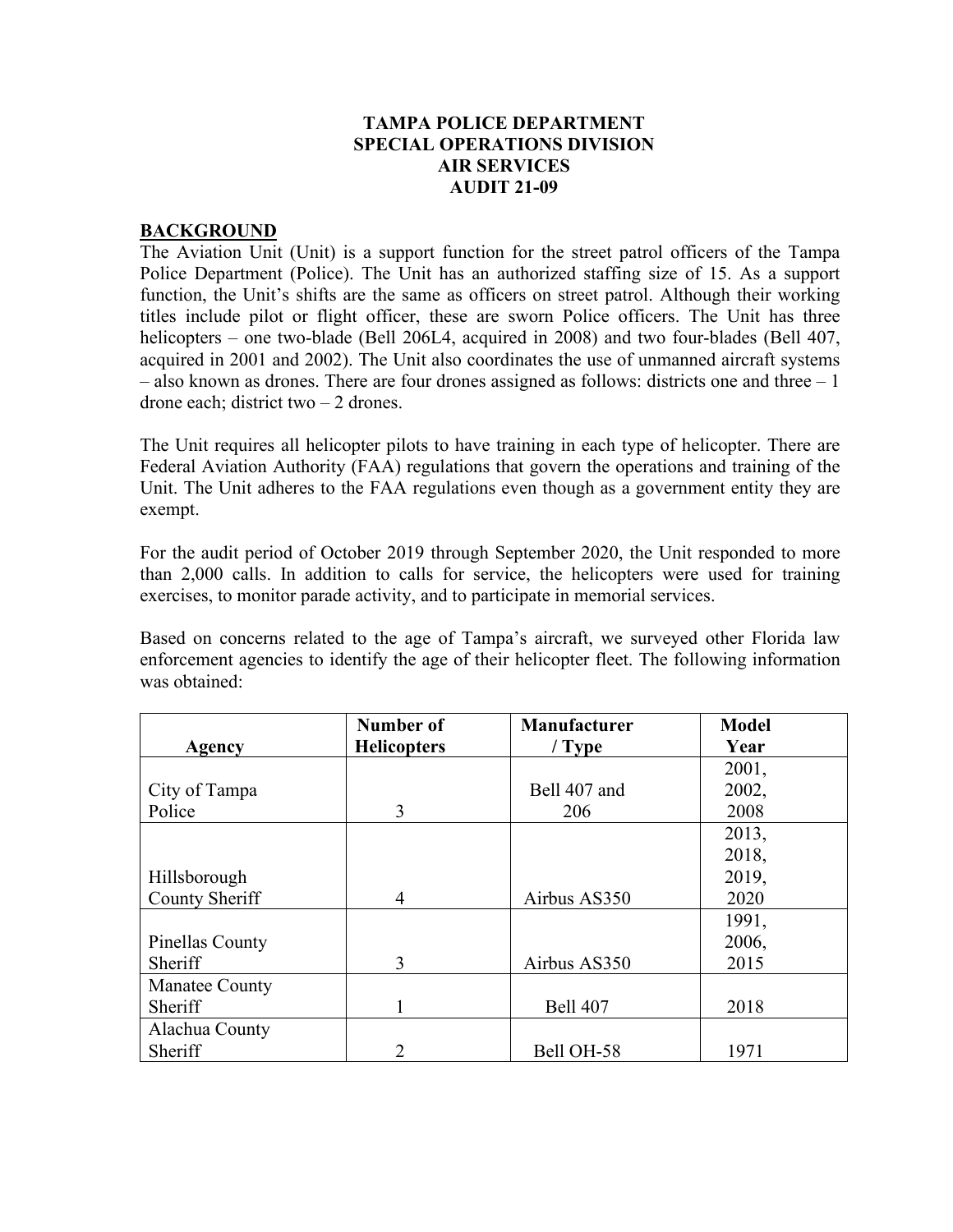**Note:** There was only one other municipal government with active aviation units but no response to survey was received.

# **STATEMENT OF OBJECTIVES**

This audit was conducted in accordance with the Internal Audit Department's FY 2021 Audit Agenda. The objectives of this audit were to ensure that:

- 1. The system of internal controls related to separation of duties for placing a grounded helicopter back into service is adequate.
- 2. Only licensed/current pilots operate the helicopter during a request for service.
- 3. There is a documented pre- and post- check of the helicopter that is requested for service.
- 4. Drone use is by a licensed Remote Pilot in Command (RPIC), for an eligible purpose, and properly approved.
- 5. The age of the current fleet is comparable to other similar law enforcement agencies.

There were no performance measures specific to the Unit reported on the City of Tampa's Performance Measurement Dashboard. Based on their role as a support unit, their outcomes are reflected in the day to day patrol activities, when applicable.

# **STATEMENT OF SCOPE**

The audit period covered the Unit's activity that occurred from October 2019 to September 2020. Internal controls related to the separation of duties for placing a grounded helicopter back into service were reviewed for adequacy. Additionally, the Unit uses proprietary software called Digital Airware, an aviation records management system<sup>[1](#page-4-0)</sup>, for tracking their operations including maintenance of the helicopters. Based on data reliability performed, Digital Airware was deemed reliable. Tests were performed to determine whether Unit personnel were fulfilling their stated duties and responsibilities in an effective and efficient manner. Original records as well as copies were used as evidence and verified through observation and physical examination.

### **STATEMENT OF METHODOLOGY**

The following steps were performed in order to determine if the objectives were being met:

- Interviewed the Director of Maintenance to discuss and review documentation to determine compliance with manufacturer's requirements.
- Reviewed maintenance logbooks for selected events.

<span id="page-4-0"></span><sup>1</sup> Per vendor's website at https://digitalairware.com/